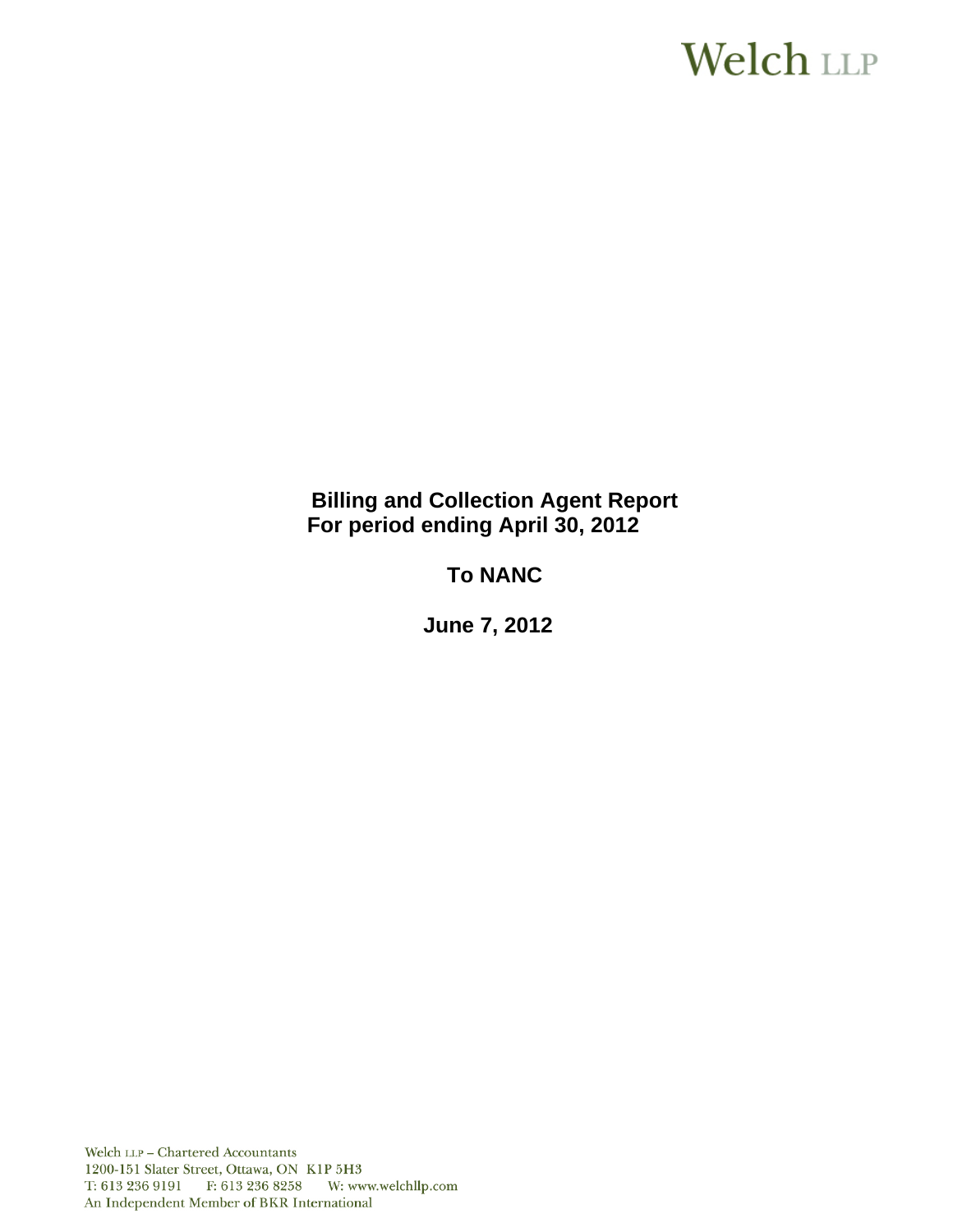### **NANPA FUND STATEMENT OF FINANCIAL POSITION April 30, 2012**

| <b>Assets</b>                                                             |           |            |
|---------------------------------------------------------------------------|-----------|------------|
| Cash Balance in bank account                                              | \$        | 1,678,626  |
| Receivable from US Carriers                                               | 259,946   |            |
| Receivable from Canada                                                    |           |            |
| Receivable from Caribbean countries                                       | 2,868     |            |
| Receivables forwarded to FCC for collection (Over 90 days)                | 152,407   |            |
| Allowance for uncollectible accounts                                      | (221,000) | 194,221    |
| Prepaid maintenance contract                                              |           |            |
| <b>Total assets</b>                                                       |           | 1,872,847  |
| Less: Accrued liabilities (see below for makeup)                          |           | (416, 574) |
| <b>Fund balance</b>                                                       | S         | 1,456,273  |
|                                                                           |           |            |
| Makeup of Accrued Liabilities (see following page for additional details) |           |            |
| <b>Welch LLP</b>                                                          | 23,443    |            |
| <b>NEUSTAR Pooling 1K Block</b>                                           | 181,615   |            |

|                                       | 416.574 |
|---------------------------------------|---------|
| Data Collection Agent - USAC          | 4.915   |
| NEUSTAR NANP Administration           | 131.667 |
| NEUSTAR Pooling - pANI administration | 74.934  |
| NEUSTAR Pooling 1K Block              | 181.615 |

#### **\*\*\*\*\*\*\*\*\*\*\*\*\*\*\*\*\*\*\*\*\*\*\*\*\*\*\*\*\*\*\*\*\*\*\*\*\*\*\*\*\*\*\*\*\*\*\*\*\*\*\*\*\*\*\*\*\*\*\*\*\*\*\*\*\*\*\*\*\*\*\*\*\*\*\*\*\***

At the last NANC meeting, the budget and contribution factor were approved based on the information available in February. At the end of April, preliminary actual revenue numbers were made available from USAC based on the Form 499A which was due April 1, 2012. The figures indicated that the industry revenue base was lower than estimated (\$202B versus \$209B). On May 2, 2012 NANC approved the revised contribution factor based on the revised revenue base. The budget as originally approved and the revised contribution factor of 0.0000217 was submitted to the FCC on May 3, 2012. Subsequent to this submission, the FCC contacted the B&C Working Group. The FCC recommended that the contingency allowance be increased by \$750,000 to \$1,500,000 due to the fact that three contracts were currently going through the contract process. The budget was revised to increase the contingency allowance which in turn increased the contribution factor to 0.0000254. The revised budget and contribution factor was approved by the NANC via email on May 14, 2012. The revised budget and contribution factor was resubmitted to the FCC on May 14, 2012.

The FCC has made some procedural changes to the processes of handling delinquent debt. For NANP the legal demand notice will now be attached to the invoice. One of the main effects of this change is that invoice becomes a legally enforceable debt to the US government on the due date of the invoice. As soon as a carrier has failed to pay by the due date of the invoice, the carrier will be put on the Red Light site. Delinquent debt will no longer be transferred to the FCC for initial collection. The B&C Agent will be required to send the debt directly to Treasury for collection if the carrier has failed to pay within a reasonable amount of time.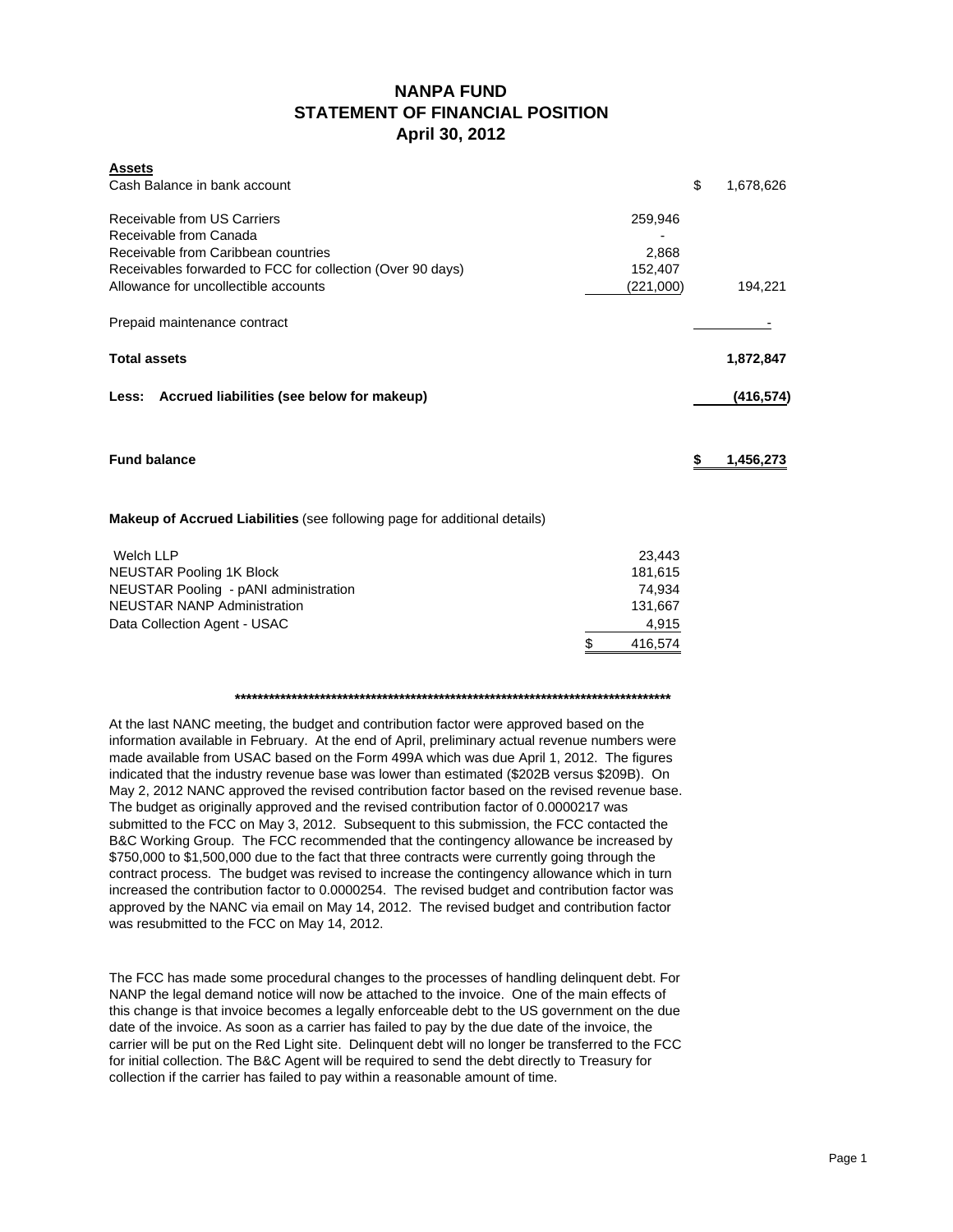#### **NANPA FUND FORECASTED STATEMENT OF CHANGES IN FUND BALANCE JULY 2011 TO JUNE 2012**

|                                                |            | Actual               |                      |                      |                      |                      |                      |                           |                      |                          |                    | <b>Budgeted</b>    |                                    |                    |                     | Variance between       |  |
|------------------------------------------------|------------|----------------------|----------------------|----------------------|----------------------|----------------------|----------------------|---------------------------|----------------------|--------------------------|--------------------|--------------------|------------------------------------|--------------------|---------------------|------------------------|--|
|                                                |            |                      |                      |                      |                      |                      |                      |                           |                      |                          |                    |                    |                                    |                    |                     | forecasted results and |  |
|                                                |            | <b>Jul-11</b>        | Aug-11               | Sep-11               | Oct-11               | <b>Nov-11</b>        | Dec-11               | $Jan-12$                  | Feb-12               | Mar-12                   | Apr-12             | $May-12$           | Jun-12                             | <b>Total</b>       | <b>Budget</b>       | budget at June 30/12   |  |
| Revenue<br><b>International Contributions</b>  |            |                      |                      |                      |                      |                      |                      |                           |                      |                          |                    |                    |                                    |                    |                     |                        |  |
| Canada<br>Caribbean countries                  | (1)<br>(1) | 13,117<br>16.241     | 6,558<br>$\sim$      | 6,558<br>$\sim$      | 6,558<br>$\sim$      | 6,558<br>$\sim$      | 6,559<br>$\sim$      | 6,559<br>$\sim$ 100 $\mu$ | 6,559<br>$\sim$      | 6,559<br>$\sim$          | 6,559<br>$\sim$    | 6,559<br>$\sim$    | $\sim$<br>$\overline{\phantom{a}}$ | 78,703<br>16.241   | 78,703<br>16.241    | $\sim$                 |  |
| <b>Total International Contributions</b>       |            | 29,358               | 6,558                | 6,558                | 6,558                | 6.558                | 6,559                | 6,559                     | 6,559                | 6.559                    | 6,559              | 6.559              | $\overline{\phantom{a}}$           | 94,944             | 94,944              |                        |  |
| Domestic Contributions - US carriers           | (1)        | 2,545,663            | 219,948              | 212,188              | 218,319              | 217.489              | 215,412              | 214,788                   | 217,851              | 217.602                  | 217,475            | 217,343            |                                    | 4,714,078          | 4,620,882           | 93,196                 |  |
| Late filing fees for Form 499A                 | (2)        | 100                  | 5,800(               | 17,900)              | 1,900.00             | 10,000)              | 600                  | 7,900)                    | 1,800                | 1,200                    | 500                |                    | 115,000                            | 79,500             | 115,000             | 35,500)                |  |
| Interest income                                | (3)        | 927                  | 804                  | 849                  | 405                  | 355                  | 471                  | 402                       | 272                  | 246                      | 259                | 1,000              | 1,000                              | 6.990              | 12,000              | 5,010                  |  |
| <b>Total revenue</b>                           |            | 2,576,048            | 221,510              | 201.695              | 227,182              | 214.402              | 223,042              | 213,849                   | 226,482              | 225,607                  | 224.793            | 224,902            | 116,000                            | 4,895,512          | 4,842,826           | 52,686                 |  |
| <b>Expenses</b><br><b>NANPA Administration</b> | (4), (7)   | 131,142              | 185,409              | 130,226              | 160,156              | 129,794              | 129,224              | 128,795                   | 128,500              | 130,082                  | 131,667            | 131,000            | 131,000                            | 1,646,995          | 1,642,000           | 4,995                  |  |
| 1K Block Pooling Administration                | (4), (8)   | 185,365              | 183,489              | 181,614              | 181,614              | 181,614              | 181,614              | 181,614                   | 181,614              | 181,614                  | 181,614            | 181,615            | 181,614                            | 2,184,995          | 2,184,995           |                        |  |
| pANI                                           | (9)        | 74.935               | 74.935               | 74.935               | 74.935               | 74.935               | 74.935               | 74.935                    | 74,935               | 74.935                   | 74.935             | 74.935             | 74.935                             | 899,220            | 747,472             | 151,748                |  |
| <b>Billing and Collection</b>                  |            |                      |                      |                      |                      |                      |                      |                           |                      |                          |                    |                    |                                    |                    |                     |                        |  |
| Welch LLP<br>Data Collection Agent             | (4)<br>(5) | 22,784<br>4,276      | 20,100<br>4.512      | 20,100<br>4,266      | 20,100<br>4,239      | 20,100<br>4,226      | 20,100<br>4,323      | 20,100<br>4,313           | 23,443<br>4,303      | 23,443<br>4,325          | 23,443<br>4,745    | 23,443<br>4.917    | 23,443<br>4,917                    | 260,599<br>53,362  | 241,200<br>59,000 ( | 19,399<br>5,638        |  |
| <b>Annual Operations Audit</b>                 | (6)        | $\sim$               | $\sim$               | 38,000               | $\sim$               | $\sim$               | $\sim$               | $\sim$                    | $\sim$               | $\sim$                   | $\sim$             |                    | $\sim$                             | 38,000             | 38,000              |                        |  |
| <b>Bank Charges</b>                            | (10)       | 1,331                | 4.347                | 2.280                | 1.845                | 2.222                | 1.356                | 1,425                     | 2.305                | 1.533                    | 1.503              | 1.800              | 1.800                              | 23,747             | 21,600              | 2,147                  |  |
| <b>Carrier Audits</b>                          | (11)       | $\sim$               | $\sim$               | $\sim$               | $\sim$               | $\sim$               | $\sim$               | $\sim$                    | $\sim$               | $\overline{\phantom{a}}$ | $\sim$             | $\sim$             | $\overline{\phantom{a}}$           | $\sim$             | 300,000             | 300,000                |  |
| Bad debt expense                               | (12)       |                      | 56,306.00            | 29,738)              | 9.126                | 16.596               | 5.262                | 6,553)                    | 76)                  | 1,586)                   | 1,000              | $\sim$             | $\sim$                             | 37,820             | $\sim$              | 37,820                 |  |
| <b>Total expenses</b>                          |            | 419,840              | 529.098              | 421.683              | 452.015              | 429.487              | 406,290              | 404.629                   | 415,024              | 414.346                  | 416.907            | 417,710            | 417,709                            | 5.144.738          | 5.234.267           | (89, 529)              |  |
| Net revenue (expenses)                         |            | 2,156,208            | 307,588)             | 219,988)             | 224,833)             | 215,085) (           | 183,248) (           | 190,780)                  | 188,542)             | 188,739)                 | 192,114) (         | 192,808)           | 301,709) (                         | $249,226$ )        | 391,441)            | 142,215                |  |
| Opening fund balance                           |            | 1,210,982            | 3,367,190            | 3,059,602            | 2,839,614            | 2,614,781            | 2,399,696            | 2,216,448                 | 2,025,668            | 1,837,126                | 1,648,387          | 1,456,273          | 1,263,465                          | 1,210,982          | 1,141,441           | 69,541                 |  |
| <b>Closing fund balance</b>                    |            | 3,367,190            | 3,059,602            | 2.839.614            | 2.614.781            | 2.399.696            | 2,216,448            | 2.025.668                 | 1,837,126            | 1.648.387                | 1,456,273          | 1,263,465          | 961,756                            | 961,756            | 750,000             | 211,756                |  |
| Fund balance makeup:                           |            |                      |                      |                      |                      |                      |                      |                           |                      |                          |                    |                    |                                    |                    |                     |                        |  |
| Contingency<br>Surplus                         |            | 750,000<br>2.617.190 | 750,000<br>2.309.602 | 750,000<br>2.089.614 | 750,000<br>1.864.781 | 750,000<br>1,649,696 | 750,000<br>1,466,448 | 750,000<br>1,275,668      | 750,000<br>1,087,126 | 750,000<br>898.387       | 750,000<br>706.273 | 750,000<br>513,465 | 750,000<br>211,756                 | 750,000<br>211,756 | 750,000<br>$\sim$   |                        |  |
|                                                |            | 3,367,190            | 3,059,602            | 2.839.614            | 2,614,781            | 2.399.696            | 2,216,448            | 2,025,668                 | 1,837,126            | 1.648.387                | 1,456,273          | 1,263,465          | 961,756                            | 961,756            | 750,000             |                        |  |

**(8)** No commentary

#### **Assumptions: Reconciliation of forecast at June 30, 2012 to budget**

| (1) The US carrier contributions for the period from July 2011 to June 2012 and the International contributions are based upon actual billings.                                                                                                                                                                                                                                                                       | Budgeted fund balance at June 30/12 - contingency                                       | 750,000    |
|-----------------------------------------------------------------------------------------------------------------------------------------------------------------------------------------------------------------------------------------------------------------------------------------------------------------------------------------------------------------------------------------------------------------------|-----------------------------------------------------------------------------------------|------------|
| (2) These fees represent the \$100 late filing fee charged to those companies that do not file the Form 499A by the due date.                                                                                                                                                                                                                                                                                         | Increase in fund balance between budget period (February 2012) and June 2012            | 69,541     |
| (3) Interest income projections are estimates                                                                                                                                                                                                                                                                                                                                                                         | Additional billings over estimate from budget                                           | 93,196     |
| (4) The expense for 1K Block Pooling is based on the contract in force.                                                                                                                                                                                                                                                                                                                                               | Late filing fees (reversal) for Form 499A                                               | (35,500)   |
| The cost of NANPA Administration is based on contract in force until July 8, 2012.<br>The cost of B&C Agent is based on the interim contract with Welch LLP in force until July 31, 2012.                                                                                                                                                                                                                             | Over estimate of interest earned to date compared to budget                             | (5,010)    |
| (5) The expense for the Data Collection Agent is based on estimate of costs by USAC for the 2011 calendar year.                                                                                                                                                                                                                                                                                                       | NANP Admin - difference between budget and actual contract due to variable travel costs | 24,812     |
| (6) The cost for the annual operations audit performed by Ernst & Young is \$38,000.                                                                                                                                                                                                                                                                                                                                  | NANP Admin - change orders issued                                                       | (29, 807)  |
| (7) No commentary                                                                                                                                                                                                                                                                                                                                                                                                     | Additional billings from B & C Agent due to renewal of contract                         | (19, 399)  |
| (8) No commentary                                                                                                                                                                                                                                                                                                                                                                                                     | Data Collection fees - Adiustment to actual from budget                                 | 5,638      |
| (9) There was a change order approved for permanent pANI approve on June 17, 2011 for \$1,040,905.42. This will be billed on a prorated basis over the remaining term of the 1K Block Pooling contract. The opening surplus has<br>\$167,858 which was earmarked for pANI payments in March to June 2011 which was not paid during that period. The funds for this were carried over into the current funding period. | Bad debts not budgeted for                                                              | (37, 820)  |
| (10) Bank fees are an expense to the Fund.                                                                                                                                                                                                                                                                                                                                                                            | Pooling change orders                                                                   |            |
| (11) The budget allowed \$300,000 for carrier audits. FCC indicated that there will be no audit performed before July 2012.                                                                                                                                                                                                                                                                                           | Carrier audits that will not be performed                                               | 300,000    |
| (12) The allowance covers all accounts considered potentially uncollectible at April 30, 2012. This will be covered by the contingency allowance.                                                                                                                                                                                                                                                                     | Permanent pANi that was expected to be paid during March - June 2011. See note 9.       | (151, 748) |
|                                                                                                                                                                                                                                                                                                                                                                                                                       | Bank fees to be covered by Fund under new B&C Agent interim contract                    | (2, 147)   |
|                                                                                                                                                                                                                                                                                                                                                                                                                       | Forecasted fund balance at June 30/12                                                   | 961,756    |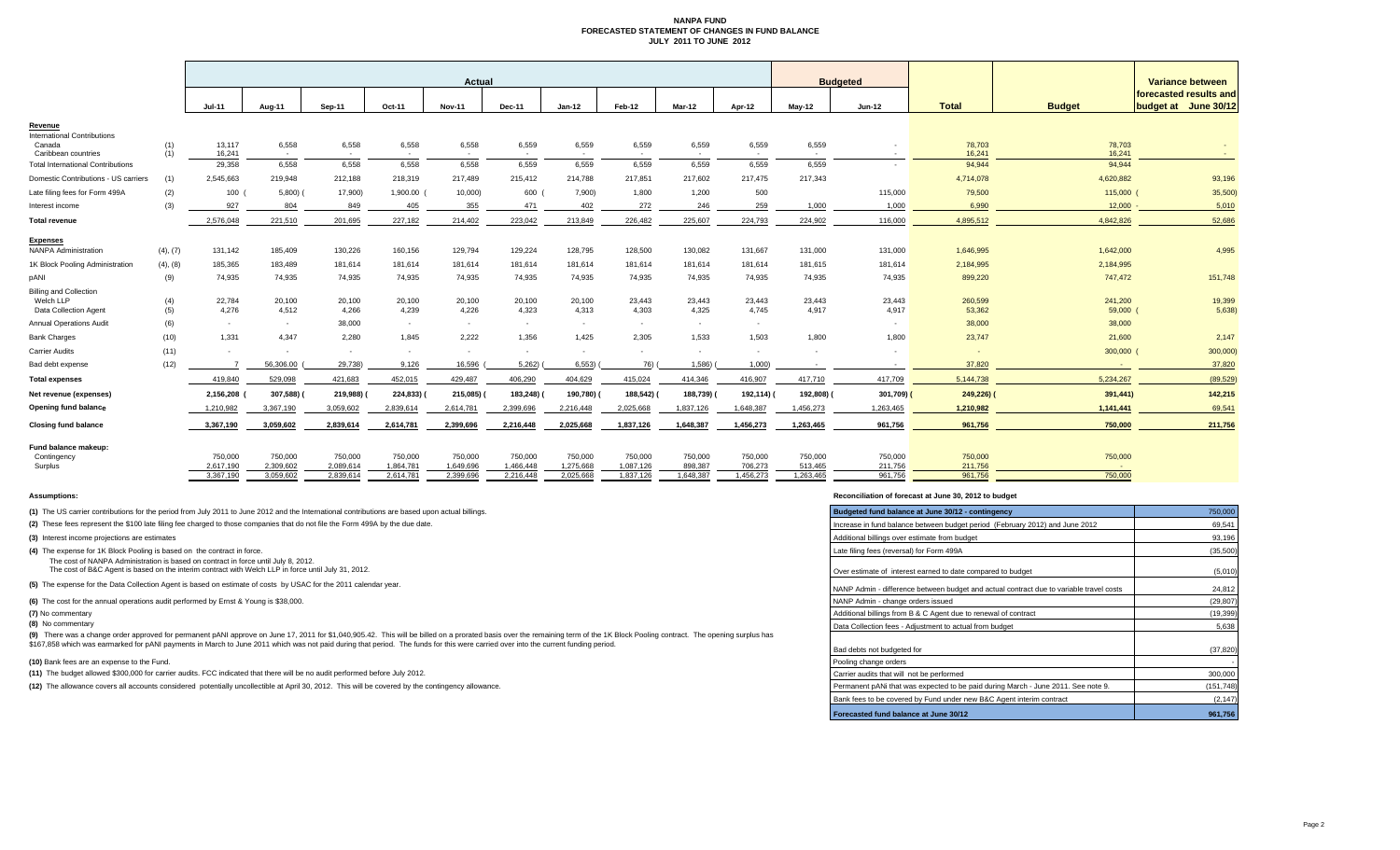#### **NANPA FUND FORECASTED STATEMENT OF CHANGES IN FUND BALANCEJULY 2012 TO JUNE 2013**

|                                                                          |            | <b>Projection</b>      |                        |                        |                        |                        |                        |                          |                      |                      |                      |                      |                    |
|--------------------------------------------------------------------------|------------|------------------------|------------------------|------------------------|------------------------|------------------------|------------------------|--------------------------|----------------------|----------------------|----------------------|----------------------|--------------------|
|                                                                          |            |                        |                        |                        |                        |                        |                        |                          |                      |                      |                      |                      |                    |
|                                                                          |            | Jul-12                 | Aug-12                 | Sep-12                 | Oct-12                 | <b>Nov-12</b>          | <b>Dec-12</b>          | $Jan-13$                 | Feb-13               | Mar-13               | Apr-13               | $May-13$             | <b>Jun-13</b>      |
| <b>Projected Revenue</b><br><b>International Contributions</b><br>Canada | (1)        | 13,106                 | 6,553                  | 6,553                  | 6,553                  | 6,553                  | 6,553                  | 6,553                    | 6,553                | 6,552                | 6,552                | 6,552                |                    |
| Caribbean countries                                                      | (1)        | 16,289                 | $\sim$                 |                        |                        |                        |                        |                          |                      |                      |                      |                      |                    |
| <b>Total International Contributions</b>                                 |            | 29,395                 | 6,553                  | 6,553                  | 6,553                  | 6,553                  | 6,553                  | 6,553                    | 6,553                | 6,552                | 6,552                | 6,552                |                    |
| Domestic Contributions - US carriers                                     | (1)        | 2,953,848              | 218,555                | 218,555                | 218,555                | 218,555                | 218,554                | 218,554                  | 218,554              | 218,554              | 218,554              | 218,554              |                    |
| Late filing fees for Form 499A                                           | (2)        |                        |                        |                        |                        |                        |                        |                          |                      |                      |                      | ٠                    | 85,000             |
| Interest income                                                          | (3)        | 500                    | 500                    | 500                    | 500                    | 500                    | 500                    | 500                      | 500                  | 500                  | 500                  | 500                  | 500                |
| Total projected revenue                                                  |            | 2,983,743              | 225,608                | 225,608                | 225,608                | 225,608                | 225,607                | 225,607                  | 225,607              | 225,606              | 225,606              | 225,606              | 85,500             |
| <b>Projected Expenses</b><br><b>NANPA Administration</b>                 | (4)        | 131,000                | 191,000                | 131,000                | 131,000                | 131,000                | 131,000                | 131,000                  | 131,000              | 131,000              | 131,000              | 131,000              | 131,000            |
| 1K Block Pooling Administration                                          | (5)        | 181,614                | 181,614                | 181,614                | 181,614                | 181,614                | 181,614                | 181,614                  | 181,614              | 181,614              | 181,614              | 181,614              | 181,614            |
| pANI                                                                     | (6)        | 74,935                 | 39,600                 | 9,973                  | 9,973                  | 9,973                  | 9,973                  | 9,973                    | 9,972                | 9,972                | 9,972                | 9,972                | 9,972              |
| <b>Billing and Collection</b><br>Welch LLP<br>Data Collection Agent      | (7)<br>(8) | 23.443<br>5,667        | 23.443<br>5,667        | 23.443<br>5,667        | 23.443<br>5,667        | 23.443<br>5,667        | 23,443<br>5,667        | 23.443<br>5,667          | 23,443<br>5,667      | 23.443<br>5,666      | 23,443<br>5,666      | 23,443<br>5,666      | 23.443<br>5,666    |
| <b>Annual Operations Audit</b>                                           | (9)        |                        | $\blacksquare$         | 40,000                 | $\blacksquare$         |                        | ä,                     | $\overline{\phantom{a}}$ |                      |                      |                      |                      |                    |
| <b>Bank Charges</b>                                                      | (10)       | 1,925                  | 1,925                  | 1,925                  | 1.925                  | 1.925                  | 1,925                  | 1.925                    | 1.925                | 1.925                | 1,925                | 1,925                | 1.925              |
| <b>Carrier Audits</b>                                                    | (11)       |                        |                        |                        | ÷                      |                        | ÷,                     | $\overline{\phantom{a}}$ | 300,000              |                      |                      |                      |                    |
| Bad debt expense (recovery)                                              | (12)       | 3,334                  | 3,334                  | 3,334                  | 3,334                  | 3,333                  | 3,333                  | 3,333                    | 3,333                | 3,333                | 3,333                | 3,333                | 3,333              |
| <b>Total projected expenses</b>                                          |            | 421,918                | 446,583                | 396,956                | 356,956                | 356,955                | 356,955                | 356,955                  | 656,954              | 356,953              | 356,953              | 356,953              | 356,953            |
| Projected Net revenue (expenses)                                         |            | 2,561,825              | 220,975) (             | 171,348) (             | 131,348)               | 131,347)               | 131,348)               | 131,348) (               | 431,347)             | 131,347)             | 131,347) (           | 131,347)             | 271,453)           |
| <b>Projected Opening fund balance</b>                                    |            | 961,756                | 3,523,581              | 3,302,606              | 3,131,258              | 2,999,910              | 2,868,563              | 2,737,215                | 2,605,867            | 2,174,520            | 2,043,173            | 1,911,826            | 1,780,479          |
| <b>Projected Closing fund balance</b>                                    |            | 3,523,581              | 3,302,606              | 3,131,258              | 2,999,910              | 2,868,563              | 2,737,215              | 2,605,867                | 2,174,520            | 2,043,173            | 1,911,826            | 1,780,479            | 1,509,026          |
| Projected Fund balance makeup:<br>Contingency                            |            | 1,500,000              | 1,500,000              | 1.500.000              | 1.500.000              | 1,500,000              | 1,500,000              | 1.500.000                | 1.500.000            | 1,500,000            | 1,500,000            | 1,500,000            | 1,500,000          |
| Surplus                                                                  |            | 2,023,581<br>3.523.581 | 1,802,606<br>3,302,606 | 1,631,258<br>3,131,258 | 1,499,910<br>2,999,910 | 1,368,563<br>2,868,563 | 1,237,215<br>2,737,215 | 1,105,867<br>2,605,867   | 674,520<br>2,174,520 | 543,173<br>2,043,173 | 411,826<br>1,911,826 | 280,479<br>1,780,479 | 9,026<br>1,509,026 |

#### **Assumptions:**

**(1)** The contribution for July 2012 - June 2013 is based on estimated required billings.

**(2)** These estimated fees represent the \$100 late filing fee charged to those companies that do not file the Form 499A by the due date.

**(3)** Interest income projections are estimates

(4) At the time of the budget preparation, the contract is up for recompete and the RFP is not yet published. The cost of NANPA Administration is based on the monthly fee plus travel for the existing contract extension

**(5)** This contract expires Aug 14/12 and will be up for recompete. The expense for the 1K Block Pooling is based on the expired contract.

**(6)** The cost of permanent pANI administration is based on the final 1.5 months of billings for change order #19 plus the ongoing pANI for 10.5 months

**(7)** The cost of B&C Agent is based on the interim contract with Welch LLP in force until July 31, 2012.

**(8)** The expense for the Data Collection Agent is based on estimate of costs by USAC for the 2012 calendar year.

**(9)** The cost of the annual operations audit is based on the cost of the prior year's history of billing from Ernst & Young LLP

**(10)** Bank fees are an expense to the Fund.

**(11)** The budget allowed \$300,000 for carrier audits.

**(12)** The allowance covers all accounts considered potentially uncollectible. This will be covered by the contingency allowance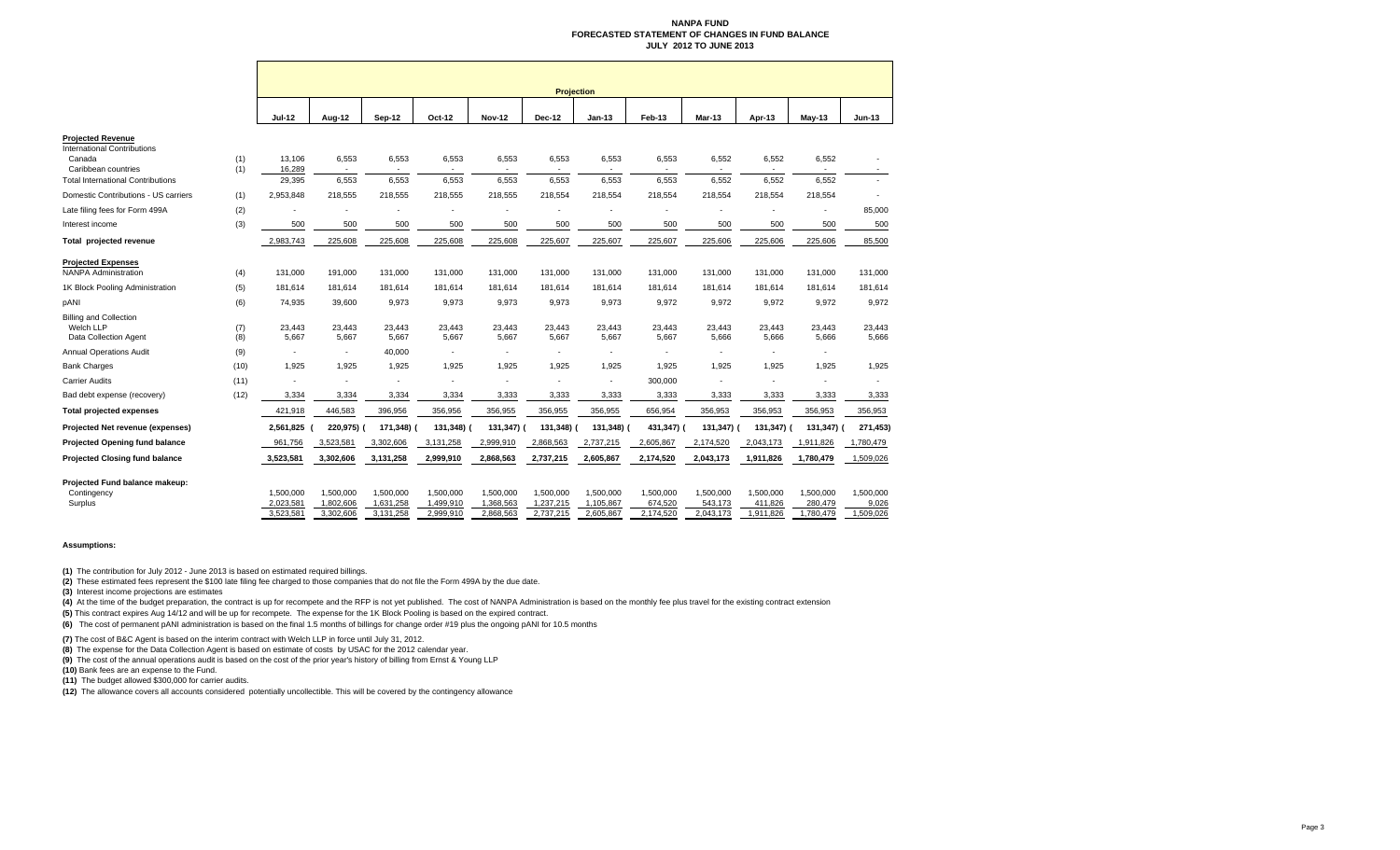#### **CURRENT AND FORECASTED LIABILITIES**

|                                                                            |    |         | Current       |                              |         |         |         |         |         |         |         |
|----------------------------------------------------------------------------|----|---------|---------------|------------------------------|---------|---------|---------|---------|---------|---------|---------|
|                                                                            |    |         |               |                              | Apr-12  | May-12  | Jun-12  | Jul-12  | Aug-12  | Sep-12  | Oct-12  |
| <b>NEUSTAR - NANPA Administration contract</b>                             |    |         |               |                              | 131,667 | 131,000 | 131,000 | 131,000 | 191,000 | 131,000 | 131,000 |
| - Payment authorized by the FCC in April<br>March 2012                     |    | 130,081 |               |                              |         |         |         |         |         |         |         |
| - Authorization by the FCC has not been received for payment               |    |         |               |                              |         |         |         |         |         |         |         |
| April 2012                                                                 |    |         | \$<br>\$      | 131,667<br>$\sim$<br>131,667 |         |         |         |         |         |         |         |
| <b>NEUSTAR - Block Pooling contract</b>                                    |    |         |               |                              | 181,615 | 181,615 | 181,614 | 181,614 | 181,614 | 181,614 | 181,614 |
| - Payment authorized by the FCC in April<br>March 2012                     | \$ | 181,615 |               |                              |         |         |         |         |         |         |         |
| - Authorization by the FCC has not been received for payment<br>April 2012 |    |         | \$            | 181,615<br>$\sim$            |         |         |         |         |         |         |         |
|                                                                            |    |         | \$            | 181,615                      |         |         |         |         |         |         |         |
| Welch LLP - Billing & Collection Agent                                     |    |         |               |                              | 23,443  | 23,443  | 23,443  | 23,443  | 23,443  | 23,443  | 23,443  |
| - Payment authorized by the FCC in April                                   |    |         |               |                              |         |         |         |         |         |         |         |
| March 2012                                                                 |    | 23,443  |               |                              |         |         |         |         |         |         |         |
| - Authorization by the FCC has not been received for payment               |    |         |               |                              |         |         |         |         |         |         |         |
| April 2012                                                                 |    |         | \$            | 23,443                       |         |         |         |         |         |         |         |
|                                                                            |    |         | \$            | 23,443                       |         |         |         |         |         |         |         |
| <b>USAC - Data Collection Agent</b>                                        |    |         |               |                              | 4,915   | 4,917   | 4,917   | 5,667   | 5,667   | 5,667   | 5,667   |
| - Payment authorized by the FCC in April                                   |    |         |               |                              |         |         |         |         |         |         |         |
| March 2012                                                                 |    | 4,745   |               |                              |         |         |         |         |         |         |         |
| - Authorization by the FCC has not been received for payment<br>April 2012 |    |         | \$            | 4,915                        |         |         |         |         |         |         |         |
|                                                                            |    |         | \$            | 4,915                        |         |         |         |         |         |         |         |
| <b>Carrier audits</b>                                                      |    |         |               |                              |         |         |         |         |         |         |         |
| Ernst & Young LLP- Annual operations audit                                 |    |         | $\frac{1}{2}$ |                              |         |         |         |         |         | 40,000  |         |
| <b>NEUSTAR - pANI administration</b>                                       |    |         |               |                              | 74,934  | 74,935  | 74,935  | 74,935  | 39,600  | 9,973   | 9,973   |
| - Payment authorized by the FCC in April<br>March 2012                     |    | 74,934  |               |                              |         |         |         |         |         |         |         |
| - Authorization by the FCC has not been received for payment<br>April 2012 |    |         | \$            | 74,934                       |         |         |         |         |         |         |         |
|                                                                            |    |         |               |                              |         |         |         |         |         |         |         |
| <b>Bank Fees</b>                                                           |    |         |               |                              |         | 1,800   | 1,800   | 1,925   | 1,925   | 1,925   | 1,925   |
| <b>Total</b>                                                               |    |         |               |                              | 416,574 | 417,710 | 417,709 | 418,584 | 443,249 | 393,622 | 353,622 |